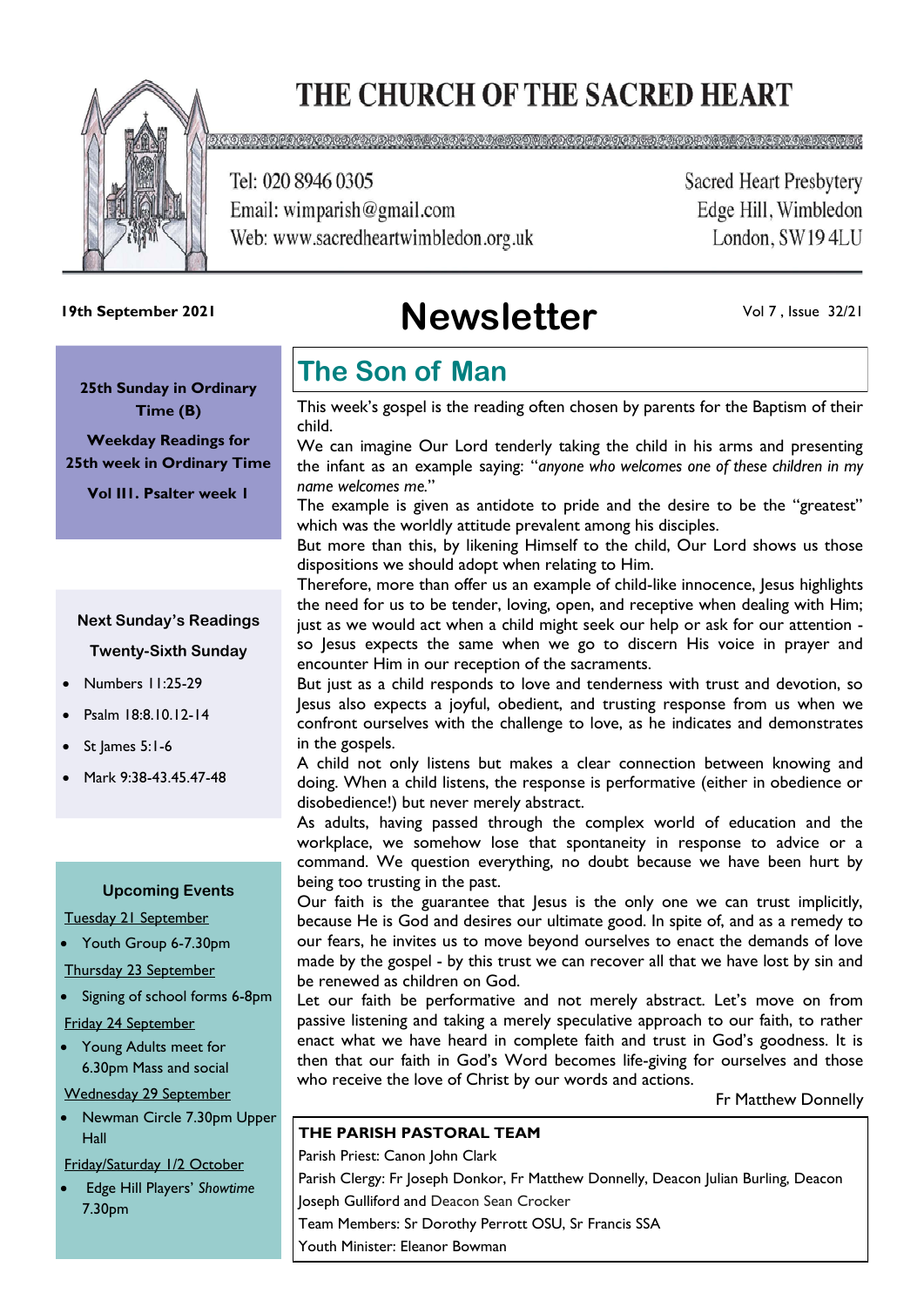#### **SECOND COLLECTION**

The second collection this Sunday will be in support of *Home Mission.*

**THE 'HEART PROJECT'**

After three false starts due to the pandemic the *Heart Project,* started in 7/2018, is at last back on track: our 4-bedroom house with garden in SW19 has been approved by Merton Housing after the changes requested were completed and our sponsor from the Diocese of Southwark will soon re-submit the detailed Application Form to the Home Office. When we receive Final Approval, we will be allocated a Syrian family. We all look forward to welcoming a Syrian family into our community soon. Remember, it takes a community to sponsor a family. If you are interested in volunteering for this worthwhile parish project, please email David at dthurst52@gmail.com.

#### **RIP**

It is with deep sorrow that *LIFE* announces the death of cofounder Nuala Scarisbrick. She left this life on Tuesday 31 August peacefully at home with her husband Jack, and their two daughters by her side. Nuala was the driving force behind the building of the client support services you see today - especially her 'hotline' which evolved into our National Helpline. Her tireless passion to support pregnant women and families in crisis, saved lives on a daily basis and will continue.

May she rest in peace.

#### **CONTL. BREAKFAST**

We will meet again for a continental breakfast on Sun 26 Sept from 10-12 in the Lower Hall. Come and join us for lovely croissants, tea & coffee and a chat.

### **Parish News**

#### **SIGNING OF SCHOOL FORMS**

All signing of school forms by the priests of the parish will be done on Thursday 23 Sept. from 6-8pm. Please note that there will not be any signing of forms after that date.

#### **FIRE WARDENS - VOLUNTEERS**

During the Covid period, when Mass attendance was restricted, there has not been a need for Fire Wardens. Now, that we are returning to 'normal' we need to have Fire Wardens on duty at all Sunday Masses. Our previous arrangement with volunteers 'turning-up and signing-in' was unfortunately not successful, so, in future we shall have a rota. Many of those who volunteered previously have kindly agreed to continue but we still need more volunteers for all Masses, especially for the 6.30pm Saturday Vigil Mass and 10am Mass.

If you are willing to volunteer for this essential duty, please give your name and contact details to the Parish

Office. Thank you for your support!

**RECRUITMENT DRIVE**!

We are looking for new volunteers for our Children's Liturgy Group. ….it really is a lovely thing to do and you will get as much out of it as the children. It is not a massive commitment only about 7 sessions a year.

If you are interested, please contact Elizabeth on eliza bethbottriell@hotmail.com We look forward to hearing from you!!

### **Announcements**

#### **7.30am MASS**

The 7.30am Mass will be reinstated from Monday 20 September and will **only** be celebrated on Mondays and Fridays for now.

#### **RECEIVING COMMUNION**

Those wanting to receive the eucharist on the tongue should go up to a priest after all the others have received communion on their hands.

#### **SIGNED MASSES**

Regrettably, due to a shortage of signing priests and very low attendance at recent Signed Masses, it has been decided to suspend the Signed Masses in the Sacred Heart Church for now.

#### **NEWMAN CIRCLE**

The Wimbledon Newman Circle has arranged 3 talks with excellent speakers well known to many parishioners. The first talk will be on

Wed 29 Sept at 7.30pm in the Upper Hall with a talk by Fr Michael Holman SJ on the papal encyclical *Fratelli Tutti*  (on fraternity and social friendship). Further dates for your diary are: 27 Oct with Fr Michael Barnes SJ on Pope Francis' book *Let us dream*  and 24 Nov with Baroness Sheila Hollins on '*Is there a theology of disability, how does it relate to justice, mental health & inclusion'*?

### **Parish Organisations**

#### **MEMORY LANE CLUB**

This popular club for people with dementia and their carers is open again on Wednesdays from 10.30am - 12.30pm in the Parish Lounge with tea, coffee and cake along with lots of chat, laughter and other activities. We greatly look forward to meeting up with old friends and new.

#### **FRIENDSHIP GROUP**

Friday 1st October 2021 at 2.30pm in the Lounge. Do join us for our Quiz afternoon. Tea and cakes. All welcome.

#### **YOUTH GROUP**

The Youth Group has returned: for those Y9 and above join us on Tuesday nights from 6 - 7.30pm. This half terms theme is "*At the movies*"!

#### **YOUNG ADULTS GROUP**

Last Friday Mass and social returns: Join us on Friday 24 September for 6.30pm Mass and social afterward.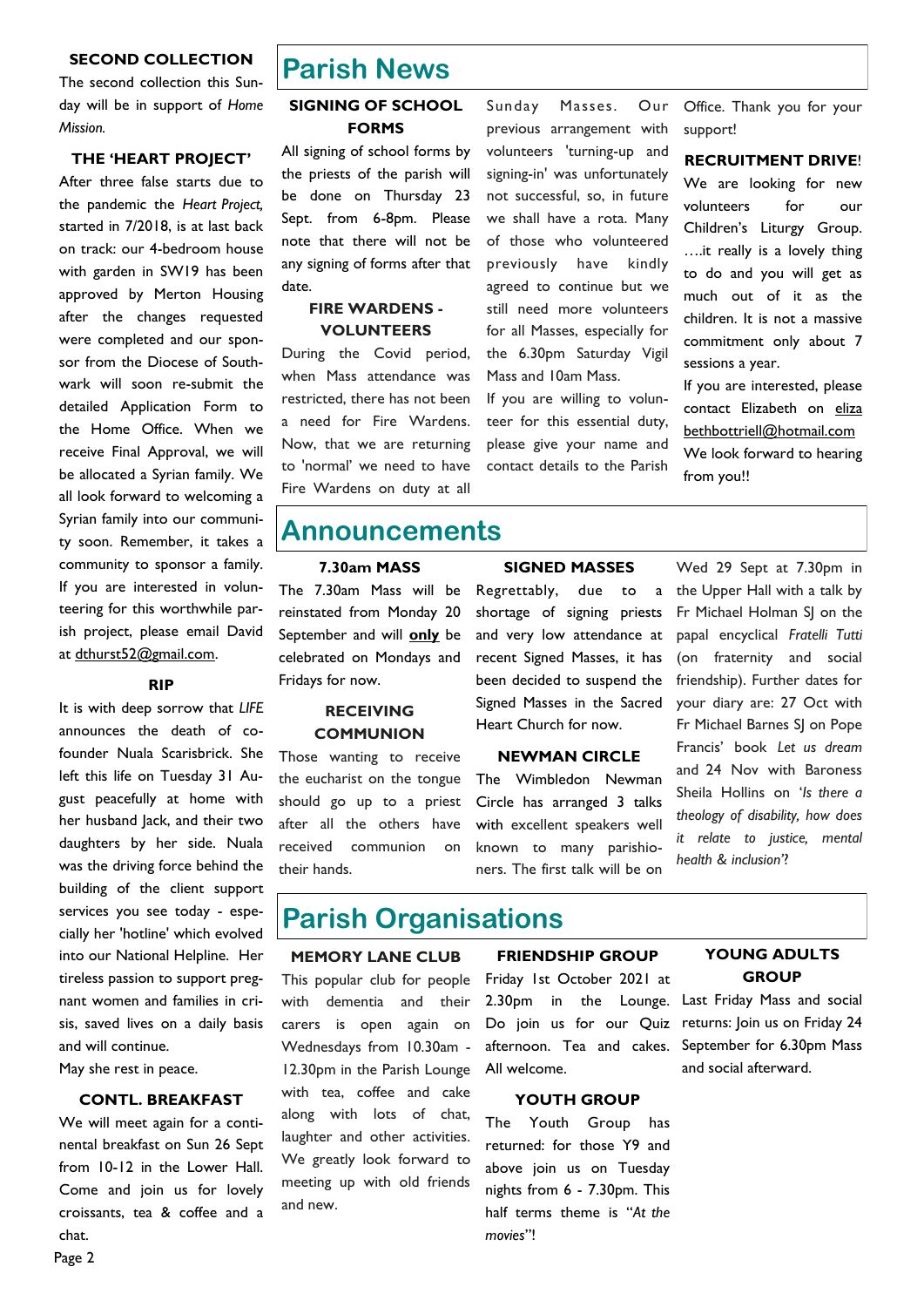### **Social & Cultural**

**HÄNDEL'S SOLOMON** The Academy Choir Wimbledon & Academy Baroque Players under the baton of Matthew Best, Saturday 18 September 7pm at St John's Spencer Hill, Wimbledon SW19 4NZ. With Susanna Hurrell, soprano, Keri Fuge, soprano, Helen Charlston, mezzo-soprano, Andrew Tortise, tenor; tickets (£25/ £20/£15, students/under 18s: £5) from www.academy [choirwimbledon.co.uk](http://www.academychoirwimbledon.co.uk/) or 0333 666 3366 (booking fee applies).

#### **GEORGE III**

The Wimbledon Synagogue will be hosting an event on Thursday 30 September at 7.30pm on YouTube (https://www.youtube.com/ c/WimbledonSynagogue): Celebrated historian Andrew Roberts in a prepublication discussion with Professor Jeremy Black MBE on this major revisionist biography of George lll.

#### **EDGE HILL PLAYERS**

Edge Hill Players are delighted to present the new production *Showtime* on Fri 1 & Sat 2 October at 7.30pm in the Upper Hall. They will be performing a variety of songs from popular musicals as well as extracts by William Shakespeare and Oscar Wilde. For tickets (£15; £12 conc.) please visit [www.edgehill](http://www.edgehillplayers.com/)  [players.com](http://www.edgehillplayers.com/) or call 07742 230 493. There will be a cash bar & nibbles available. They look forward to taking to the stage once again and showcasing the amazing talent we are lucky to have in the parish!

### **CHANGING OUR PLANET**

You are invited to a speak-

er evening in the lead up to COP26 with a Q&A session on Sat 9 Oct from 6-8pm at Christ Church, Church Hall, Park Rd, West Wimbledon SW20 0RZ; organised by the Eco Church Group at Christ Church, tickets are free (www.eventbrite.co.uke/1661 75111231). For further info: www.christchurch-westwim bledon. org.

#### **LONDON SW CATH. SOCIAL GROUP**

is a group for Catholic adults to meet for regular social and networking events in a friendly and relaxed setting with the aim of making new friends, enjoy new experiences or just to socialise. Upcoming events include walks, a karaoke evening and a Christmas meal; our monthly socials will restart in October; contact: [london](mailto:londonswcatholicsocial@gmail.com)[swcatholicsocial@gmail.com](mailto:londonswcatholicsocial@gmail.com) or Facebook – 'London SW Catholic Social Group'

## **Exploring our Faith**

#### **SCRIPTURE FROM SCRATCH**

The London Jesuit Centre offers an online course '*An introduction to the Old Testament'* starting with an introductory session on Thursday 23 September, 11- 11.30am (online) or 7- 7.30pm (online), further sessions will be on Thursdays 30 September, 7, 14, 21 & 28 October 2021 at 11am-12pm (online) or 7- 8pm (online). The course is open to all designed to provide a manageable entry

point to a subject area; accessible to those with little or no prior knowledge; course tutor: Brian Purfield; invited contribution: £65, all courses are being delivered online using Zoom app. For more detailed information and to register, please visit: https://londonjesuitcentre. org/intro-to-the-oldtestament

#### **A DAY WITH MARY**

Gradual resumption of *Days with Mary*: Saturday 9 October at Our Lady and St

Peter, Wimbledon Common from 9.30am, and Saturday 16 October, Westminster Cathedral 9.45am-4pm. For more info please visit adaywithmary.org.

#### **INTERFAITH AFTERNOON**

St Raphael's Hospice is hosting an Interfaith Afternoon on Monday 27 Sept 1- 4pm at St Bede's Conference Centre, Cheam, SM3 9DX; please call 020 8099 8683 for more information.

#### *New to the Parish?*

*Please introduce yourself to a member of the Parish Team after Mass and register online at https://sacredheart wimbledon.org.uk/ or by filling in a registration form, available at the back of the church*.

#### **SCOUTS**

Scouting is back on Edge Hill! We have put together a programme for Scouts and young people in yrs 6 to 9 including weekend camps … as well as weekly meetings in the Upper Hall. Our focus this year will be all about getting scouts outdoors as much as possible, experiencing new challenges, developing leadership skills & doing so many of the things that they have not been able to do over the last 18 months. We have vacancies for boys in Yrs 6 & 7, please contact mi chaelorbeil@hotmail.com for more info.

#### **SINGERS WANTED**

The Kingston U3A Singers would like to invite you to join their choir which meets on Thursday mornings from 10.30am-12.30pm at Glenmore House, 6 The Crescent, Surbiton KT6 4BN; no auditions needed, if you are interested visit www.kingston-U3Asingers.com or call Helga (020 8397 8712) or Roger (07759 020433).

#### **SAFEGUARDING**

It is the policy of the Catholic Church in England and Wales to report all allegations of abuse to statutory authorities, regardless of whether the abuse occurred recently or in the past, or whether the accused person is living or deceased. If you are concerned about the welfare of a child or adult at risk, do not delay in contacting the police, using 999 if a child or adult is believed to be in immediate danger. Further safeguarding information can be found on the parish website.